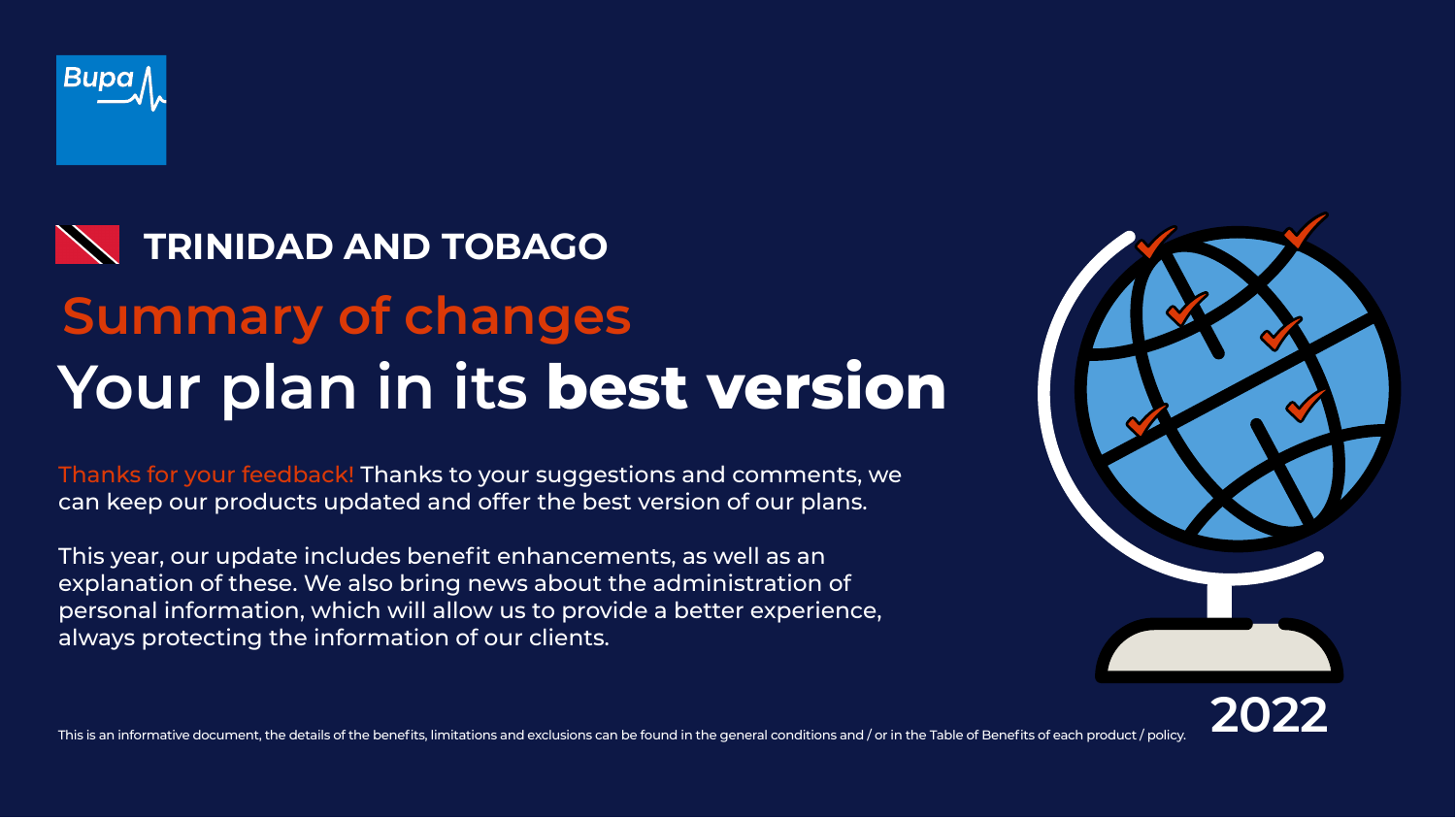Section 1







# **We keep our coverage updated and improved.**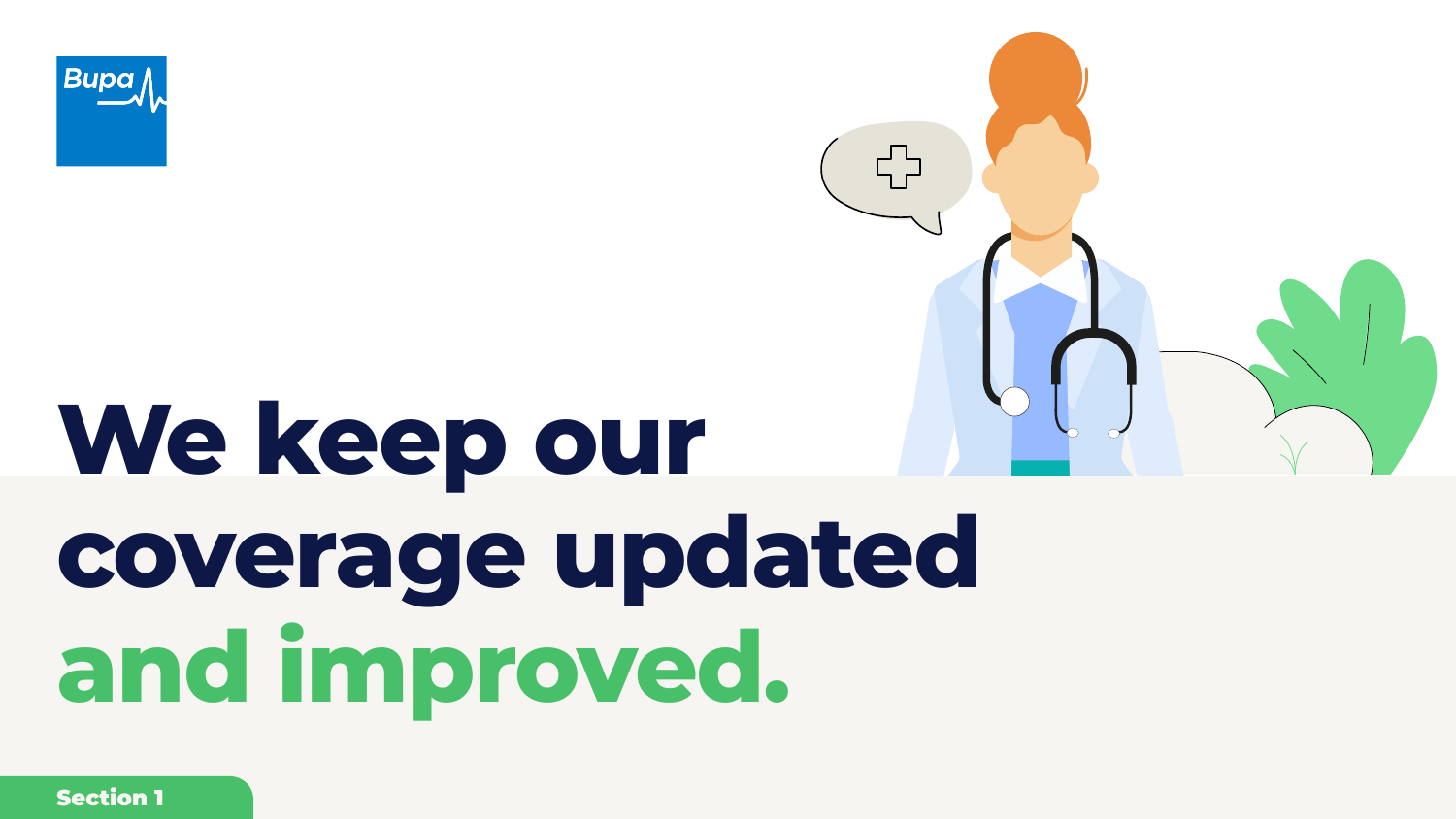This is an informative document, the details of the benefits, limitations and exclusions can be found in the general conditions and / or in the Table of Benefits of each product / policy.

Increase deductible options in and our USA.  $\sqrt{ }$ 





## **More deductibles options**

|                                                        | <b>Deductible Plan</b>                                | $\mathbf 0$<br>1,000 | 500<br>2,000 | 2,000<br>5,000 | 5,000<br>5,000 | 10,000<br>10,000 | 20,000<br>20,000 |
|--------------------------------------------------------|-------------------------------------------------------|----------------------|--------------|----------------|----------------|------------------|------------------|
| <b>Outside U.S.A.</b><br>per member                    |                                                       | $\mathbf 0$          | 500          | 2,000          | 5,000          | 10,000           | 20,000           |
| <b>Maximum deductible</b><br>per family outside U.S.A. |                                                       | $\mathbf 0$          | 1,000        | 4,000          | 10,000         | 20,000           | 40,000           |
| Inside U.S.A.<br>per member                            |                                                       | 1,000                | 2,000        | 5,000          | 5,000          | 10,000           | 20,000           |
|                                                        | <b>Maximum deductible</b><br>per family inside U.S.A. | 2,000                | 4,000        | 10,000         | 10,000         | 20,000           | 40,000           |



Your peace of mind realy matter. We include the Genetic Prenatal  $\sqrt{ }$ Screening test under your maternity benefit. **Option 1 and 2**

## **Your plan at the medical forefront:**



## **Individual Corporate**

Increase Maximum amount of insurance from US\$2 Million to US\$ 3 mi- $\sqrt{}$ llions. **Option 2**

## **More Coverage:**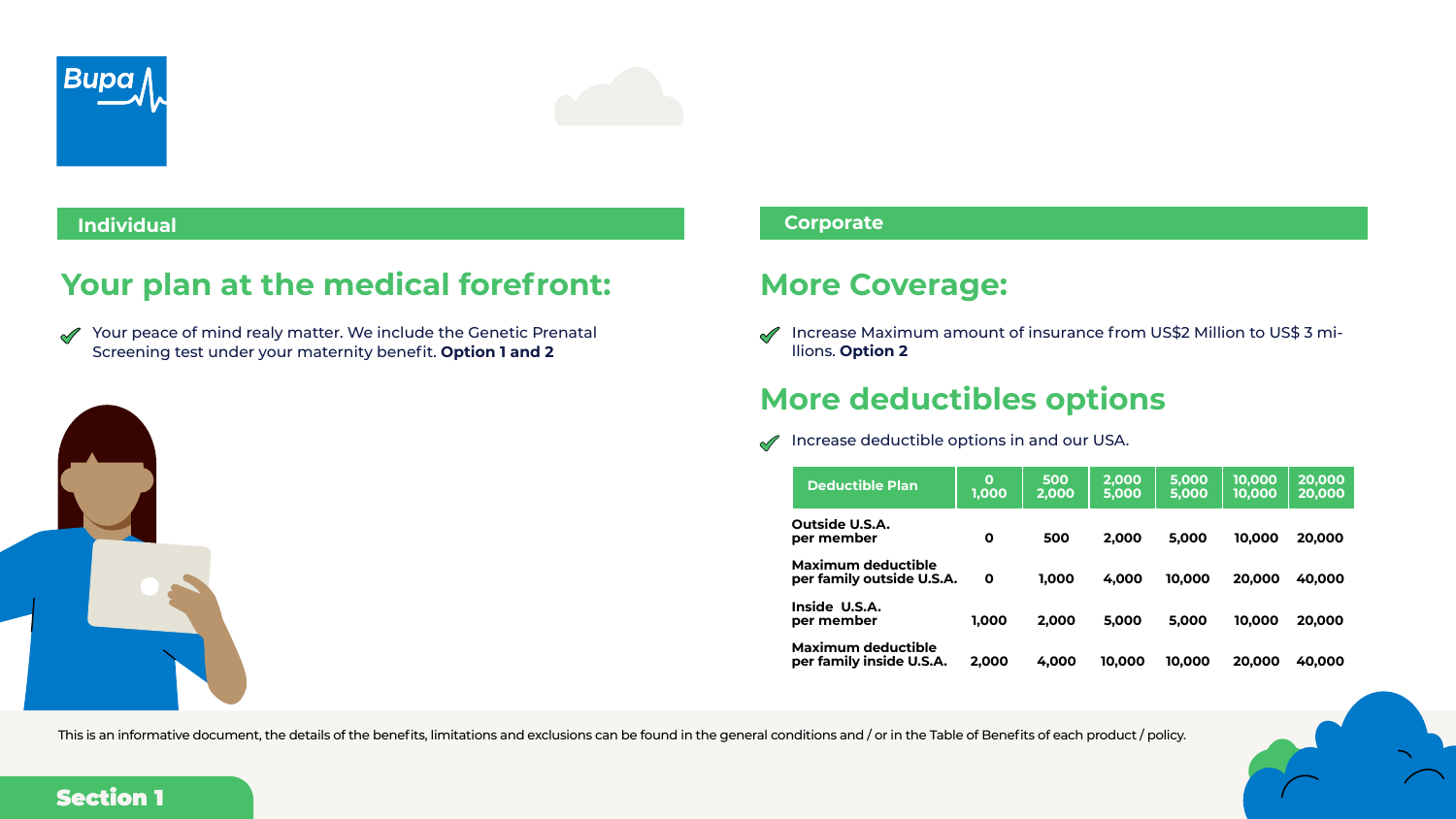

## **We take care of the mental health**





**Outpatient:** We offers psychologist and psychiatrist coverage as a primary condition with a maximum of 30 visits per insured per policy year**. Option 1 and 2**

The Insurer / Company will pay the expenses derived from psychological or psychiatric treatment on an outpatient basis, as long as it is medically necessary, an up to the maximum limit indicated in the Table of Benefits.

The Insurer / Company will pay the derived expenses for psychological or psychiatric treatment during hospitalization as long as it is medically necessary, as a result of a covered medical condition, and up to the maximum limit indicated in the Table of Benefits.

**Intpatient :** We now offers psychologist and psychiatrist coverage as a result of a covered condition, with a maximum of 30 visits per insured per policy yea up to 90 visits per lifetime. Must be pre-approved. **Option 2**

**Exclusion:** Diagnostic procedures or treatment of psychiatric disorders, unless resulting from treatment for a covered condition according to the Table of Benefits. Mental illnesses, chronic fatigue syndrome, sleep apnea, and any other sleep disorders.

|             | <b>Autism:</b> A new coverage is added with a maximum coverage of US\$20,000 per<br>insurer, per policy year. Option 2                                                                                                                                                                                                                                                                                                                                                                                                                                                                  |
|-------------|-----------------------------------------------------------------------------------------------------------------------------------------------------------------------------------------------------------------------------------------------------------------------------------------------------------------------------------------------------------------------------------------------------------------------------------------------------------------------------------------------------------------------------------------------------------------------------------------|
| ٦d          | Coverage is offered per Insured, per year of membership as indicated in the<br>Table of Benefits, for costs related to autism, including medical consultations,<br>and medications once the syndrome (disorder) is diagnosed in any of its<br>manifestations (spectrum).                                                                                                                                                                                                                                                                                                                |
| $\mathsf C$ | This benefit also includes speech therapy, occupational therapy and behavior<br>modification therapy (ABA) as long as they are performed by a certified<br>physician or specialist and in a medical institution (clinic or hospital and therapy<br>center).                                                                                                                                                                                                                                                                                                                             |
|             | This benefit must be preauthorized by the Insurer's medical team.                                                                                                                                                                                                                                                                                                                                                                                                                                                                                                                       |
|             | <b>Exclusion:</b> Treatments related to learning disabilities, problems related to<br>physical or developmental disorders, disorders of-behavioral,<br>developmental problems treated in an educational setting to support<br>educational development, psycho-pedagogical evaluations, psychometric<br>tests, therapies for psycho educational purposes or psycho-pedagogical, or<br>child development treatments will not be covered. Diagnostics and<br>autism treatments are limited to coverage under the benefit<br>of autism when coverage is specified in the Table of Benefits. |

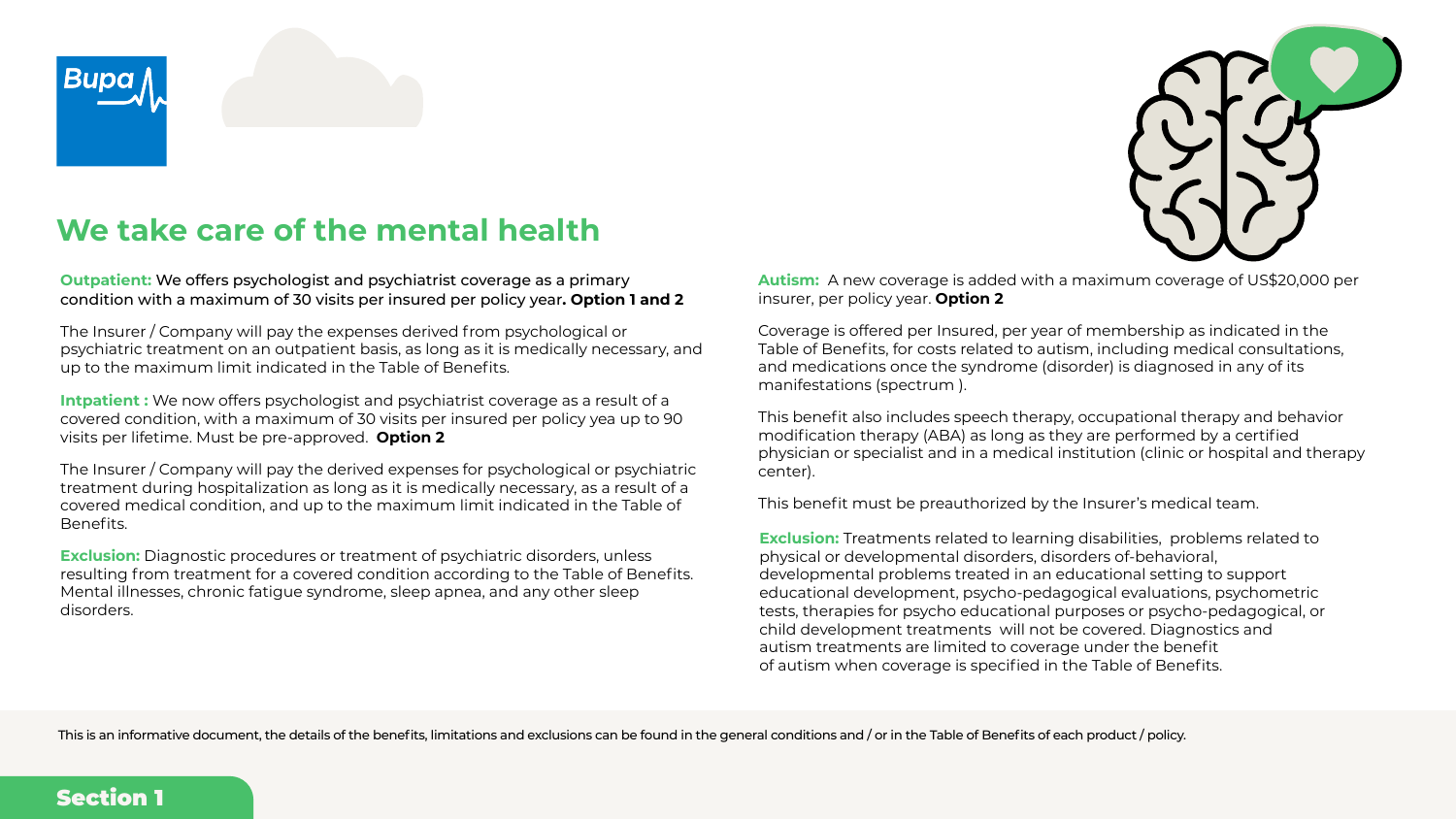Companioin of hospitalized child, maximum US\$300 per day. **Option 1 and 2** 

Charges included in the hospital bill for accommodation for companion of a hospitalized dependent under the age of eighteen (18) years will be paid as indicated in the Table of Benefits.



**Corporate Products**

Genetic prenatal screening test has been included under the maternity benefit. **Option 1 and 2** 

Maternity benefits only apply for covered pregnancies under Plans 1 and 2. There is no maternity coverage under this membership for dependent children. Covered medical expenses related to maternity include:

• Pre-natal care, including non-invasive genetic prenatal screening (free fetal DNA screening), ultrasound scans, and vitamins required during pregnancy" ..........

## Section 1



## **New Benefits Benefits Bariatric Surgery a 100%. Option 2**

### **The procedure will be covered after a waiting period of twenty-four (24) months and meeting the following criteria:**

**(a)** Have a body mass index (BMI) of forty (40) or over and have been diagnosed as being morbidly obese;

**(b)** Have a body mass index (BMI) between thirty-five (35) and forty (40) and has a serious weight-related health problem;

**(c)** Can provide documented evidence of other methods of weight loss which have been tried over the past twenty-four (24) months, and

**(d)** Have been through a psychological assessment which has confirmed that it is appropriate for the insured to undergo the procedure.

The bariatric surgery technique needs to be evaluated by the insurer's medical teams and is subject to the insurer's medical policy criteria.The insured must contact the insurer for pre-authorization before proceeding with treatment.

Benefit may not be paid unless pre-authorization has been provided.

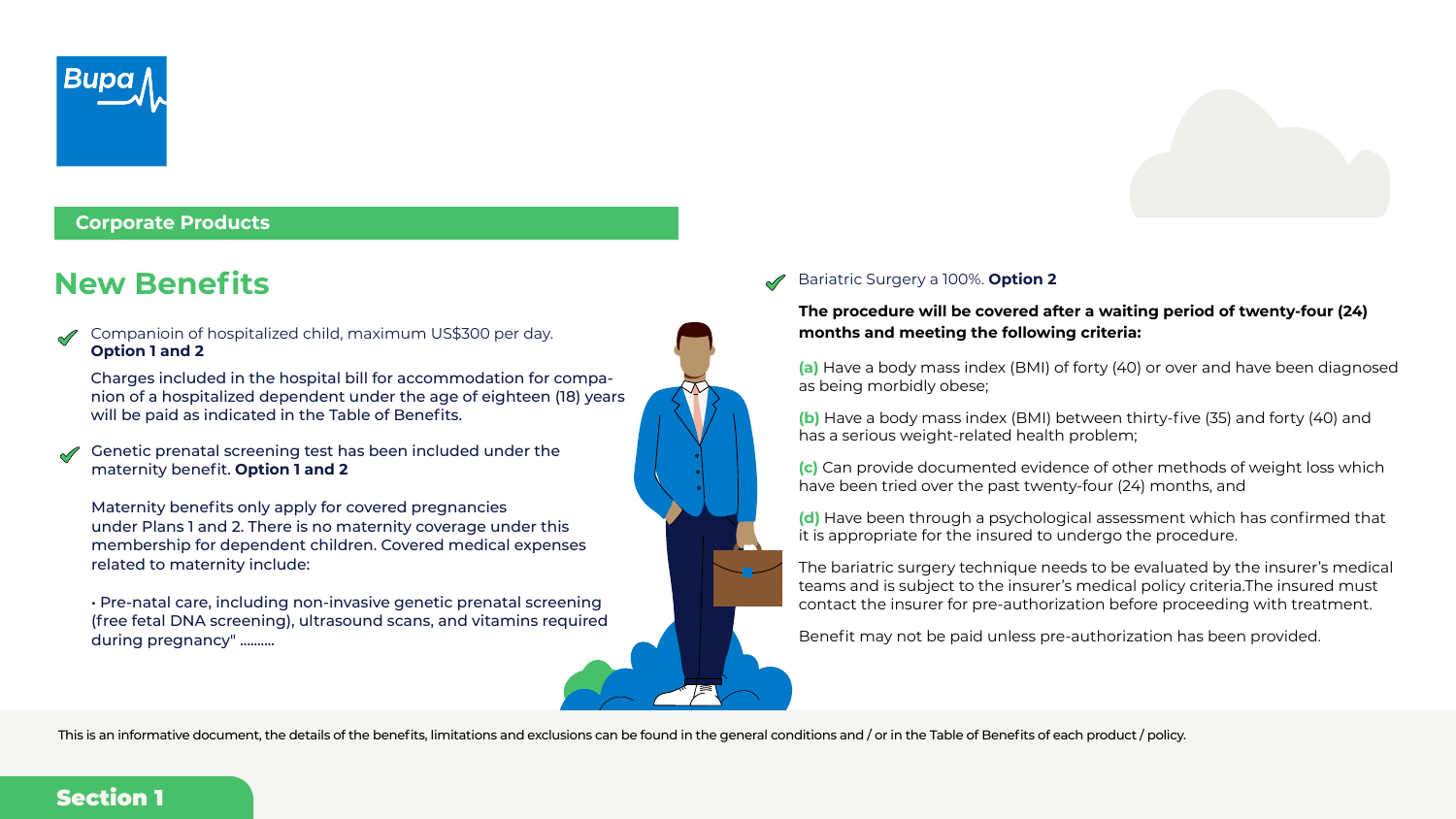Prescription drugs not prescribed after a hospitalization or ambulatory surgery for a medical condition covered under this policy (20% co-insurance applies). **Option 1**  US\$5,000 and **Option 2** US\$10,000



Air ambulance (no deductible). **Option 1** and **2**



International Ground Ambulance Transportation: is coverage a one thousand (US\$1,000) per incident (no deductible). **Option 1** and **2**





Fees and charges for laboratory exams (such as blood and urine tests), X-rays, echocardiograms, ultrasounds, MRI, CT scans, endoscopic procedures(such as colonoscopy and cystoscopy), and other diagnostic procedures are covered at hundred percent (100%) when recommended by the patient's doctor to help determine or assess the patient's condition for 100% . **Option 2**

Physical therapy and rehabilitation services are covered at hundred percent (100%) up to a maximum of thirty (30) days per membership year and not separately for each condition or therapy. Services must be pre-approved by USA Medical Services. **Option 2**

This is an informative document, the details of the benefits, limitations and exclusions can be found in the general conditions and / or in the Table of Benefits of each product / policy.



## **Updated and improved coverage**

 Home health care after a covered hospitalization is covered at hundred percent (100%) up to a maximum of thirty (30) days per membership year. **Option 2**

Routine physical examinations are covered up to a maximum of four hundred (US\$400) per Member, per membership year (no deductible). **Option 2**

Complications of maternity and birth will be covered up to a maximum of three hundred and fitty thounsand (US\$350,000). **Option 2**

Transplant procedures up to US\$1,000,000 per diagnosis per lifetime. **Option 2.**



Congenital Conditions and hereditary disorders diagnosis before 18 years old US\$500,000 max per lifetime. Diagnosis after 18 years old 100% per lifetime. **Option 2**

HIV/AIDS : US\$500,000 max. per lifetime. **Option 2**

Physicians and specialists visits: 100% max 20 visits, applies 20% of co-insurance and no deductibles. **Option 2**

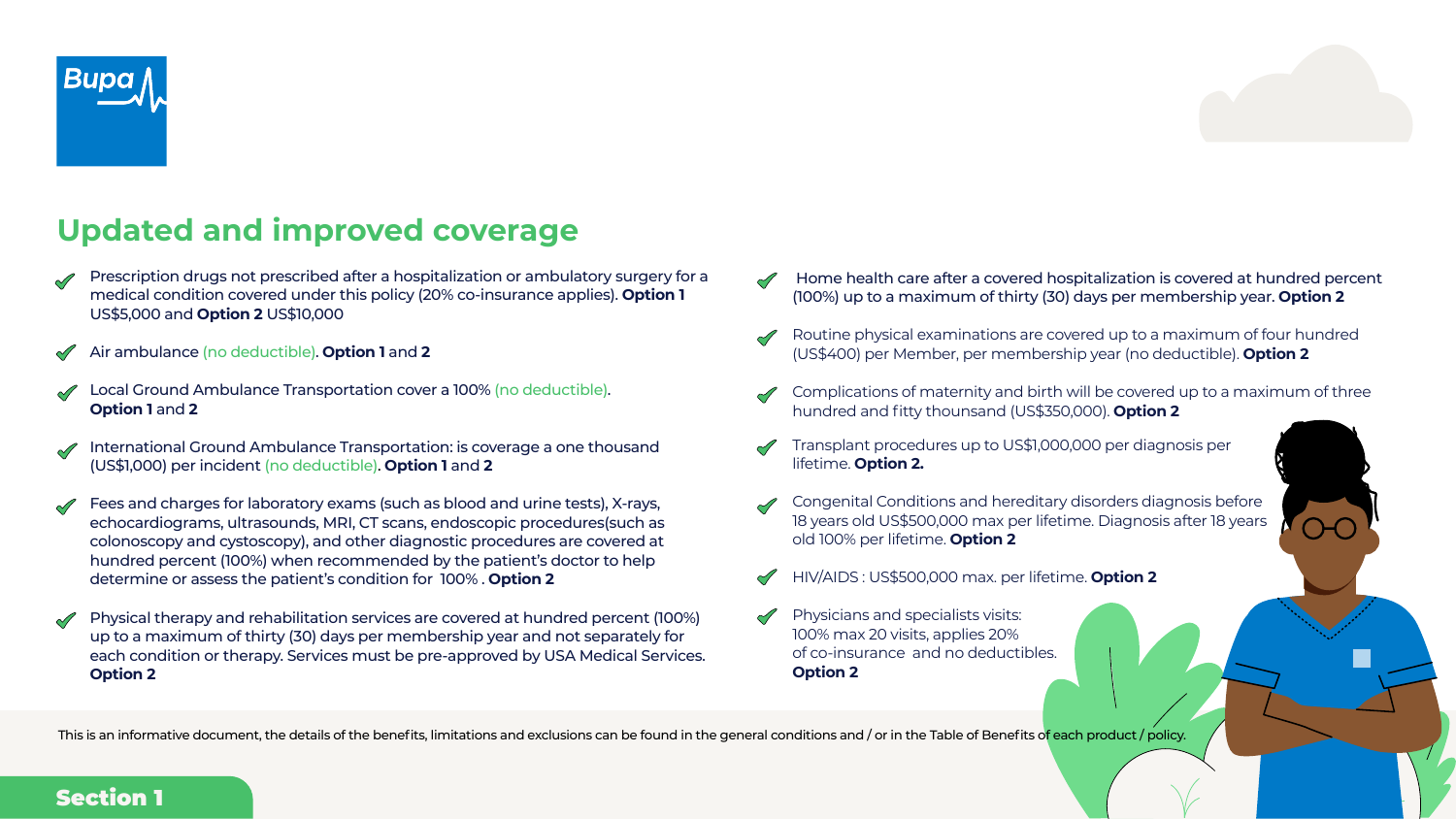









# **We have improved the explanation of benefits, exclusions and definitions.**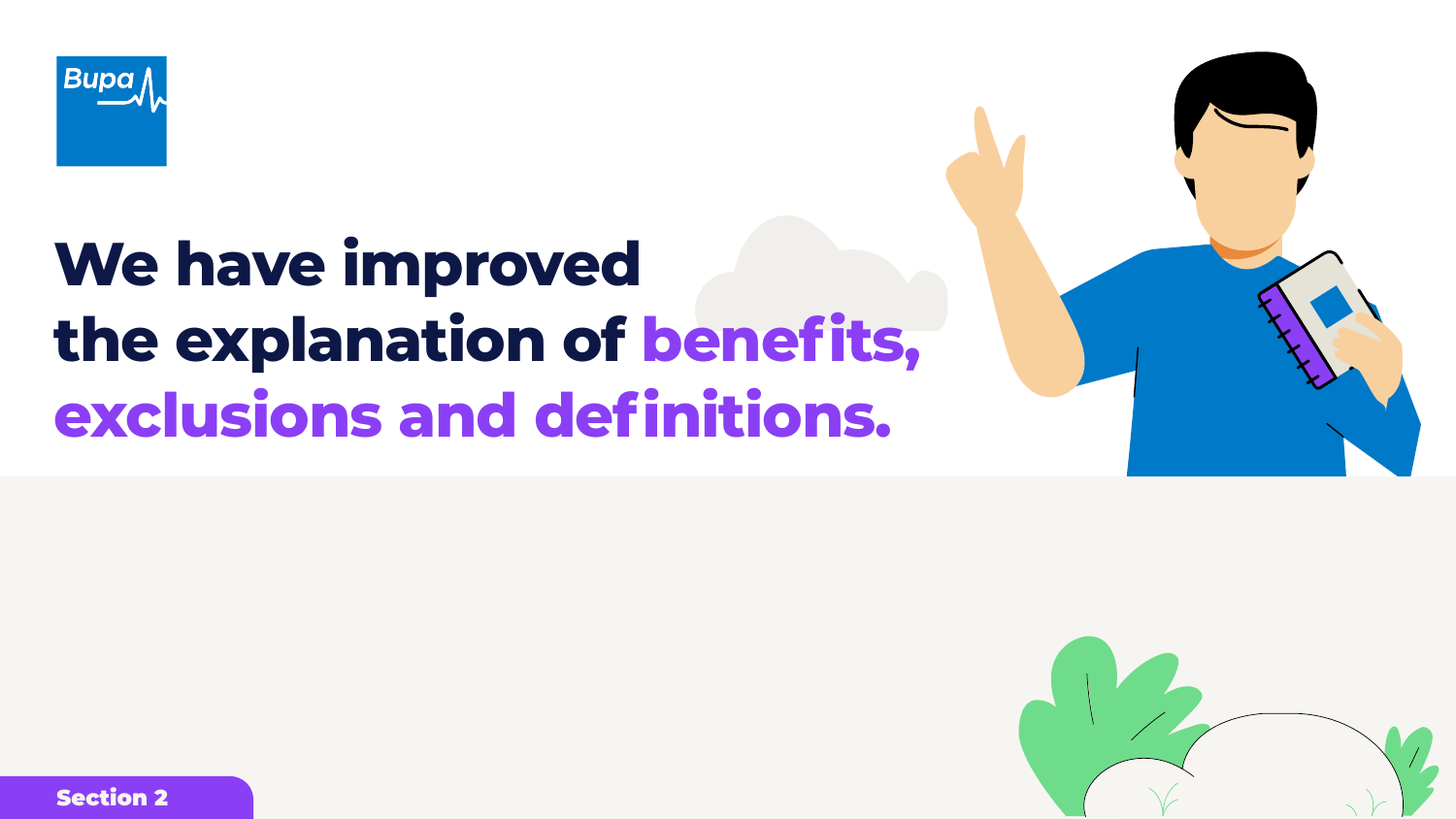## **Better language, better comprehension**



## **All Products**

### **Podiatric Care**

#### **Under Benefit:**

**NON-COSMETIC Podiatric Care:** Consult your Table of Benefits to confirm if your product offers this coverage for podiatric care to treat functional disorders of the structures of the feet, including but not limited to corns, calluses, bunions, plantar warts, plantar fasciitis, Hallux valgus, hammer toe, Morton's neuroma, flat feet, weak arches, and weak feet.

**Podiatric care:** Cosmetic or non-medically necessary podiatric care, as well as pedicure, special shoes and supports of any type or shape and/or podiatric care to treat functional foot disorders, except when you specify coverage in your Table of Benefits.

#### **Under Exclusion:**

#### **Under Benefit:**

**Special Treatments:** Prosthesis, appliances, orthotic durable medical equipment (implanted during surgery), implants, radiation therapy, chemotherapy, and the following highly specialized drugs: Interferon beta-1a, PEGylated Interferon alpha-2a, Interferon beta-1b, Etanercept, Adalimumab, Bevacizumab, Cyclosporine A, Azathioprine, and Rituximab will be covered but must be approved and coordinated in advance by USA Medical Services.

If special treatments are not pre-approved and coordinated as required, they will be paid or reimbursed at the usual, customary, and reasonable cost that the insurer would have incurred.

### **Orthotic durable medical equipment (Special Treatments)**

### **Under Exclusion:**

**Examinations and aids for eyes and ears:** Routine eye and ear examinations, hearing aids, eye glasses, contact lenses, radial keratotomy and/or other procedures to correct eye refraction disorders, except when coverage is specified in your Table of Benefits





This is an informative document, the details of the benefits, limitations and exclusions can be found in the general conditions and / or in the Table of Benefits of each product / policy.

 $\begin{array}{c} \bullet & \bullet & \bullet \\ \bullet & \bullet & \bullet \end{array}$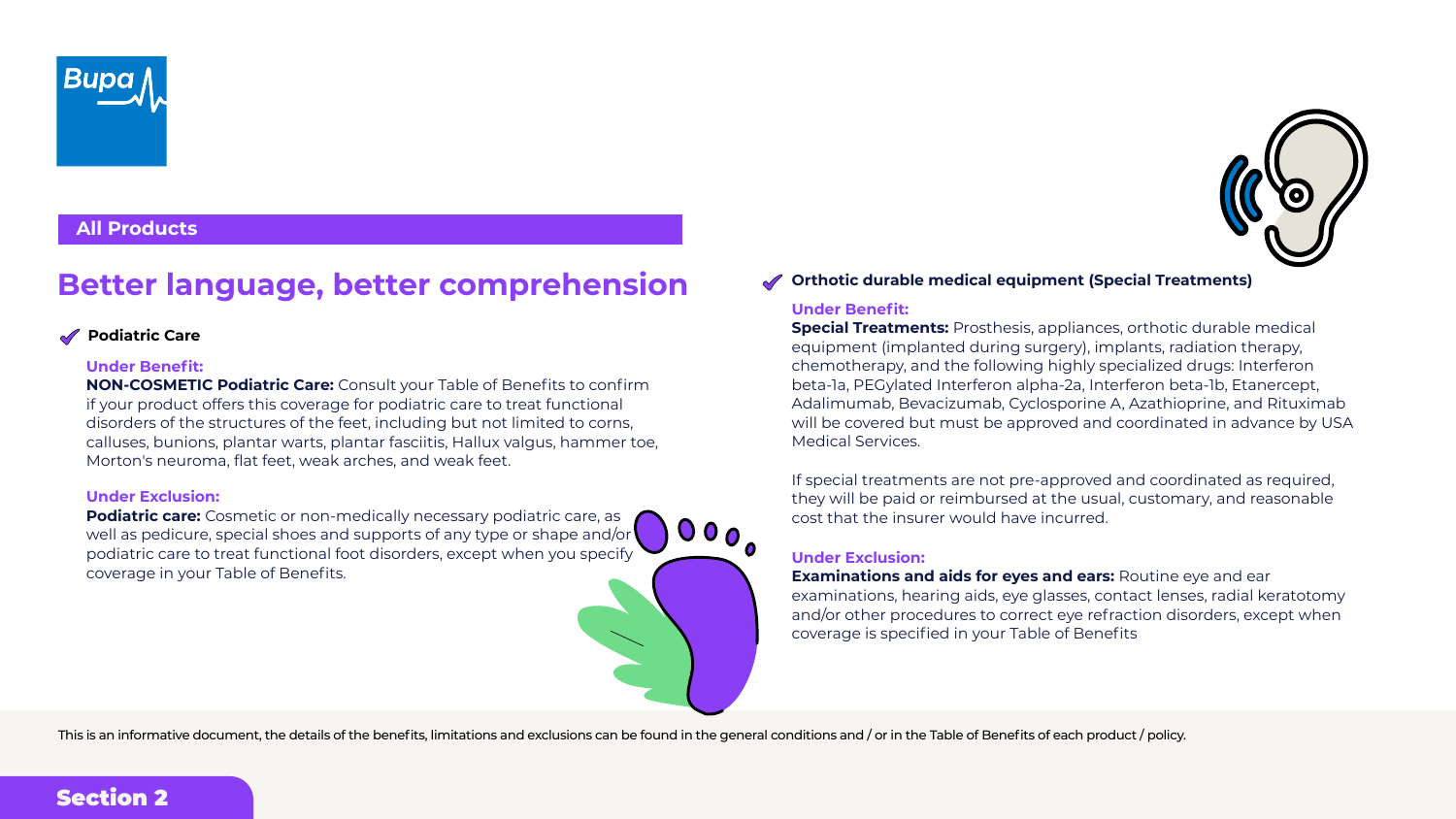## **Better language, better comprehension**

Emergency transportation (by ground or air ambulance) is only covered if related to a covered condition for which treatment cannot be provided locally, and transportation by any other method would result in loss of life or limb. Emergency transportation must be provided by a licensed and authorized transportation company to the nearest medical facility. The vehicle or aircraft used must be staffed by medically trained personnel and must be equipped to handle a medical.

- (a) Ground ambulance transportation: The maximum amount payable for this benefit is indicated under your Table of Benefits, and will only be covered when the services of the local ground ambulance used are to transport the insured:
	- from the location of an accident to the hospital,
	- ii. for transfer from one hospital to another, or
	- iii. from your home to the hospital, if it is
		- medically necessary,
		- related to a covered condition, and
		- transportation by any other means could result in loss of life or limb







**Corporate**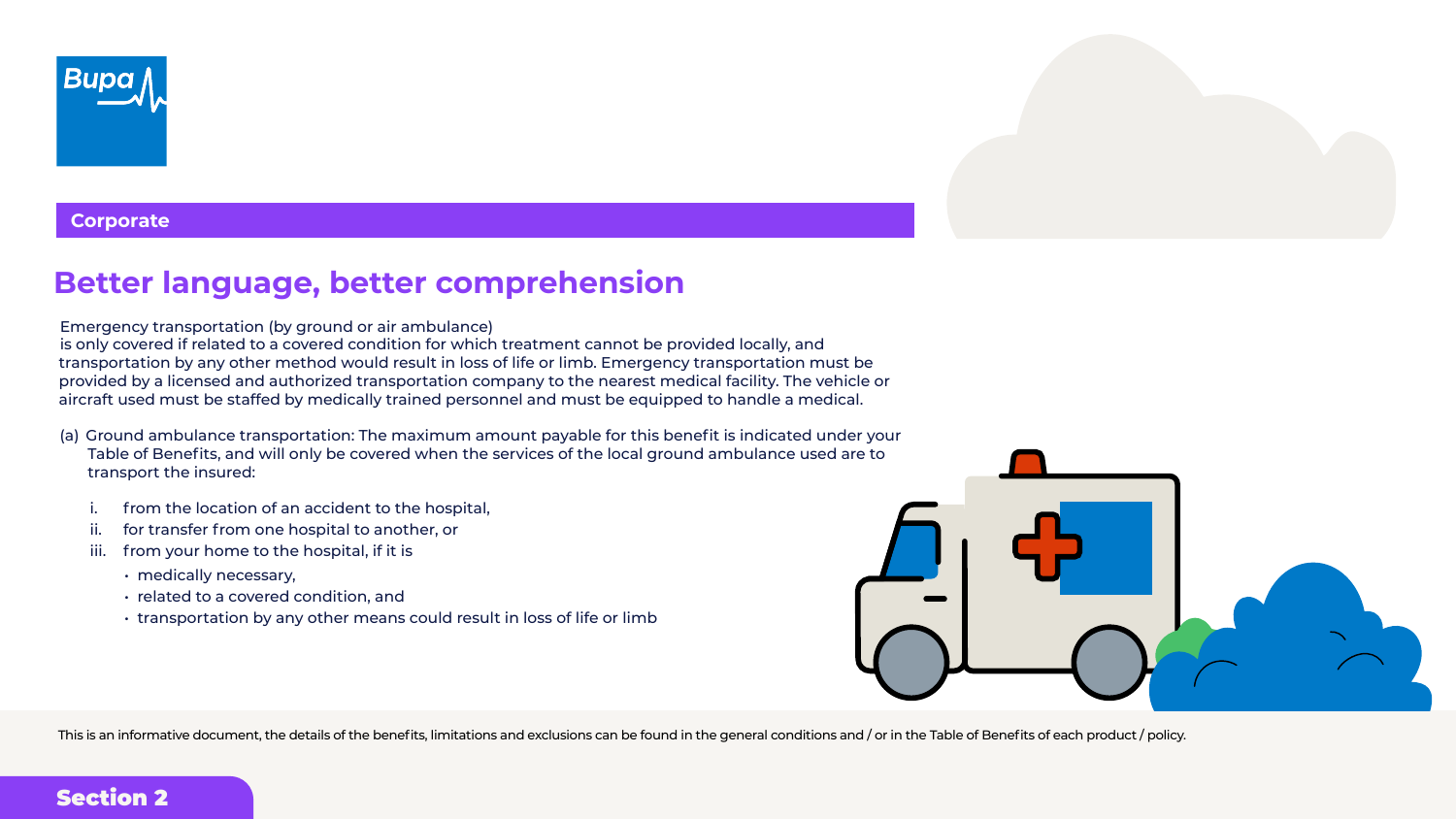## Section 2

## **We updated our language to make the difference between a general waiting period and the specific waiting period, which helps to understand our customers coverages and benefits such as automatic addition and elimination of waiting period etc., which is even clearer, benefit the waiting**

**period and the automatic addition of newborns.**

**General Waiting Period:** The period during which the insured will not have any benefit, except for diseases and accidents caused by an accident that occurs within this period, or those diseases of infectious origin that manifest themselves for the first time during this period.

**Specific Waiting Period:** The period specified for certain coverages during which the insured will not be able to file a claim for services related to such benefits that have been performed before the corresponding waiting period indicated in the Table of Benefits has been completed. Benefits with specific waiting periods are not exempted or waived under any circumstances.

























**All Products**

#### **It is very important to understand how the deductible, copayment, coinsurance, coinsurance maximum, and out-of-pocket maximum play a rol in a health insurance policy.**

**Copayment:** The copay is th e fixed rate of c overed expenses that e very insured must pay directly to the medical or hospital provider before receiving services regardless of benefit limits indicated in the Table of Benefits.

**Coinsurance:** Coinsurance is the percentage of eligible medical expenses that the insured must pay, after satisfying/covering the deductible, for the benefits indicated in the table of benefits , in and/or out country and taking into consideration the benefit limits.

**Stop Loss:** The maximum coinsurance is the total sum of coinsurance money that the insured must pay annually, in addition to the deductible, before the company can pay the benefits at 100% . The maximum coinsurance or "Stop Loss" is reached when the insured has paid the deductible and reached the maximum annual amount of direct disbursement for co-insurance.

**Out of Pocket Maximum:** The maximum outlay is the maximum amount the insured must pay for medical expenses covered in a policy year. This amount includes the deductible, coinsurance, and co-pay.

This is an informative document, the details of the benefits, limitations and exclusions can be found in the general conditions and / or in the Table of Benefits of each product / policy.

## **Clear definitions, better understanding**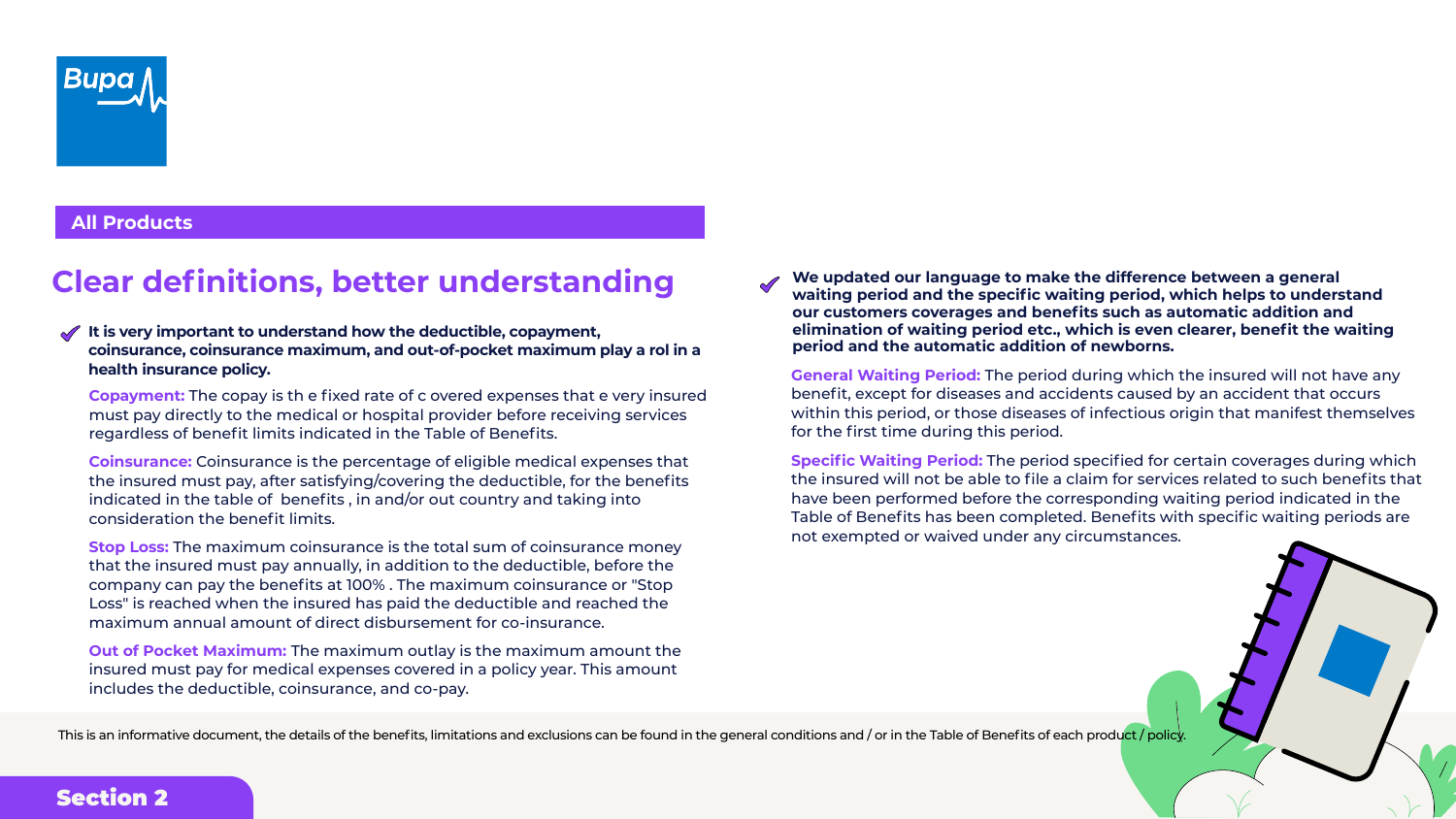Section 3







# **In addition to the health of our costumers, we take care of their information and the experience of their loved ones at all times.**